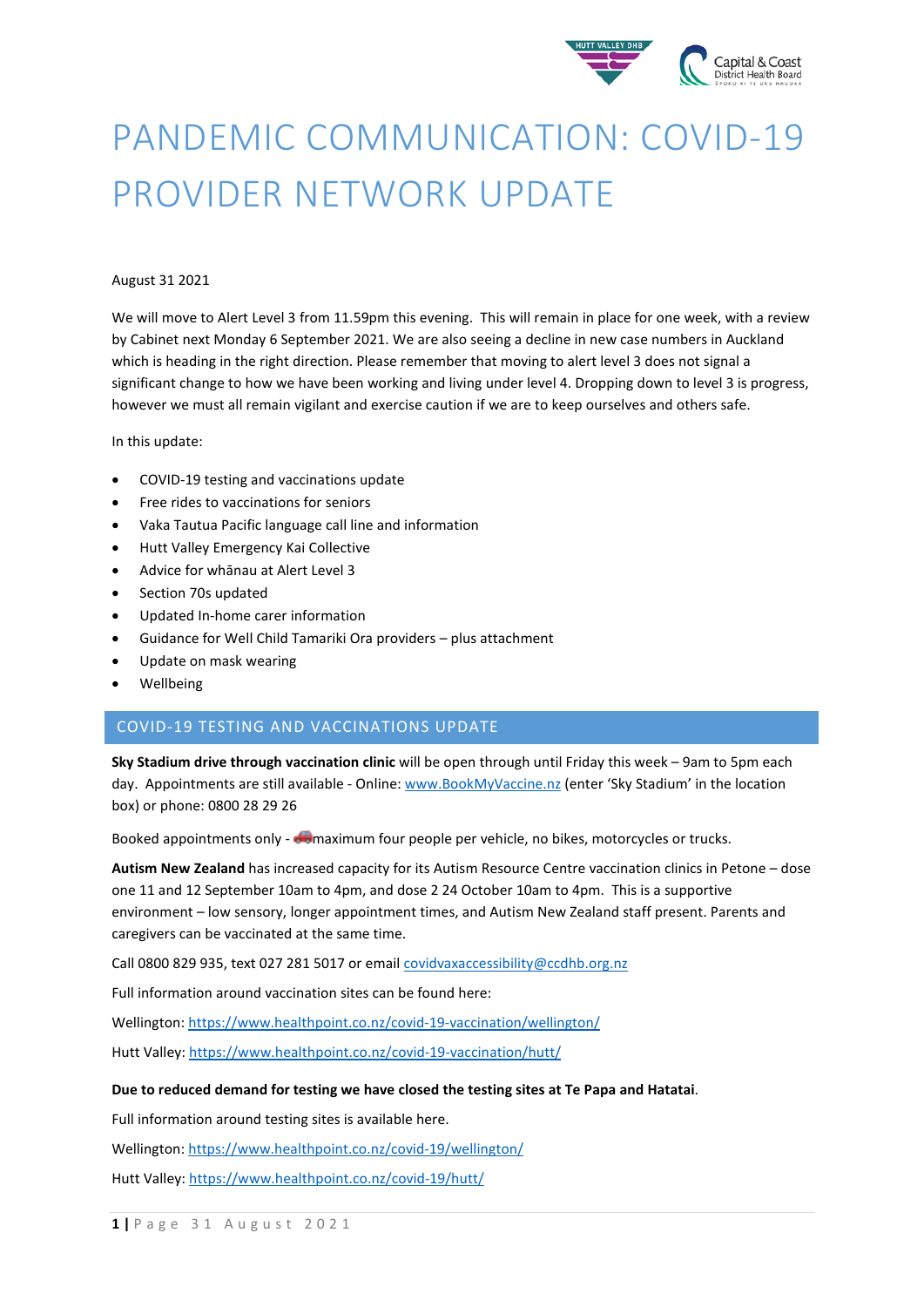

## FREE RIDES TO VACCINATIONS FOR SENIORS

Age Concern is working in partnership with the Wellington City Council to offer free transport to seniors needing to get vaccinated. They must live in the Wellington City area up to Tawa/Linden, be over 65, have a booked vaccination, and have no one else to help them get to the vaccination centre.

Call Ann on 04 499 6648 to arrange. Thank you to Wellington City Council for supporting and funding this service.

## VAKA TAUTUA PACIFIC LANGUAGE CALL LINE AND INFORMATION

Vaka Tautua is a national 'by Pacific, for Pacific" health, disability and social services provider in Aotearoa with a strong presence in Wellington and other regions. It provides a free call service in Samoan, Tongan, Cook Islands, Māori and English.

The free call phone line - 0800 652 353 (0800 Ola Lelei) is available Monday to Friday 8.30am to 5pm.

Visit their website for more information and for links to COVID-19 resources[: https://www.vakatautua.co.nz/](https://www.vakatautua.co.nz/)

# HUTT VALLEY EMERGENCY KAI COLLECTIVE

The Hutt Valley Emergency Kai Collective is a group of organisations working together to coordinate the kai response across the Hutt Valley. It has evolved out of an initial partnership between Common Unity and Kōkiri Marae during lockdown 2020, which recognised that our whānau do better when we work together and share resources.

The Collective spans the Hutt Valley and is aligned to and putting into action the aims and intentions of the Hutt Valley Food Resilience Network. It is supported by Lower Hutt Foodbank, Oasis, Kaibosh, Hutt City Council and Upper Hutt City Council.

The Local Distribution Hubs each have an area they are looking after:

**Upper Hutt** - contact Ōrongomai Marae by calling 04 528 9639 or email [uppervalleymarae@xtra.co.nz.](mailto:uppervalleymarae@xtra.co.nz%C2%A0) **Stokes Valley** - contact Stokes Valley Foodbank on 027 557 0248 or message them on their [Facebook page.](https://urldefense.com/v3/__https:/gmail.us5.list-manage.com/track/click?u=67cf7559873ebb45962a15182&id=69773d8aab&e=5b1a879200__;!!A3teau8g8Q!FTqPBoXAkuB0PPp7Irn6rY3zMyIiN7wIpRmzP3C6QPJqUmA2EpU39_Ity8F5r47-0SFCMg$) **Taitā and Pōmare** - contact Te Aroha Kai by texting 021 300 907, calling 04 030 8345, message them on the [Pomare Taita Community House Facebook](https://urldefense.com/v3/__https:/gmail.us5.list-manage.com/track/click?u=67cf7559873ebb45962a15182&id=f90643a29b&e=5b1a879200__;!!A3teau8g8Q!FTqPBoXAkuB0PPp7Irn6rY3zMyIiN7wIpRmzP3C6QPJqUmA2EpU39_Ity8F5r46C0pHfYg$) page or email [pomaretaitatrust@gmail.com](mailto:pomaretaitatrust@gmail.com)**. Wainuiomata -** contact Kōkiri Marae by calling 0800 926 257.

**Central and South Lower Hutt** - contact the Salvation Army by calling 04 570 0273.

You can help by sharing the information above and following the Collectives Facebook page <https://www.facebook.com/Hutt-Valley-Emergency-Kai-Collective-102830805471395> and responding to the Collective's requests for help.

## ADVICE FOR WHĀNAU AT ALERT LEVEL 3

At Alert Level 3, you legally must stay within your household bubble whenever you are not at mahi or kura. You can expand this to connect with whānau, bring in caregivers or support isolated people.

If you are māuiui, please stay home. If you have cold, flu or COVID-19 symptoms call your health provider or Healthline on 0800 358 5453 and get advice about being tested.

Please keep your distance when outside your whare. You should keep a distance of at least 2 metres in public and retail stores, and 1 metre in controlled environments, like at mahi or kura.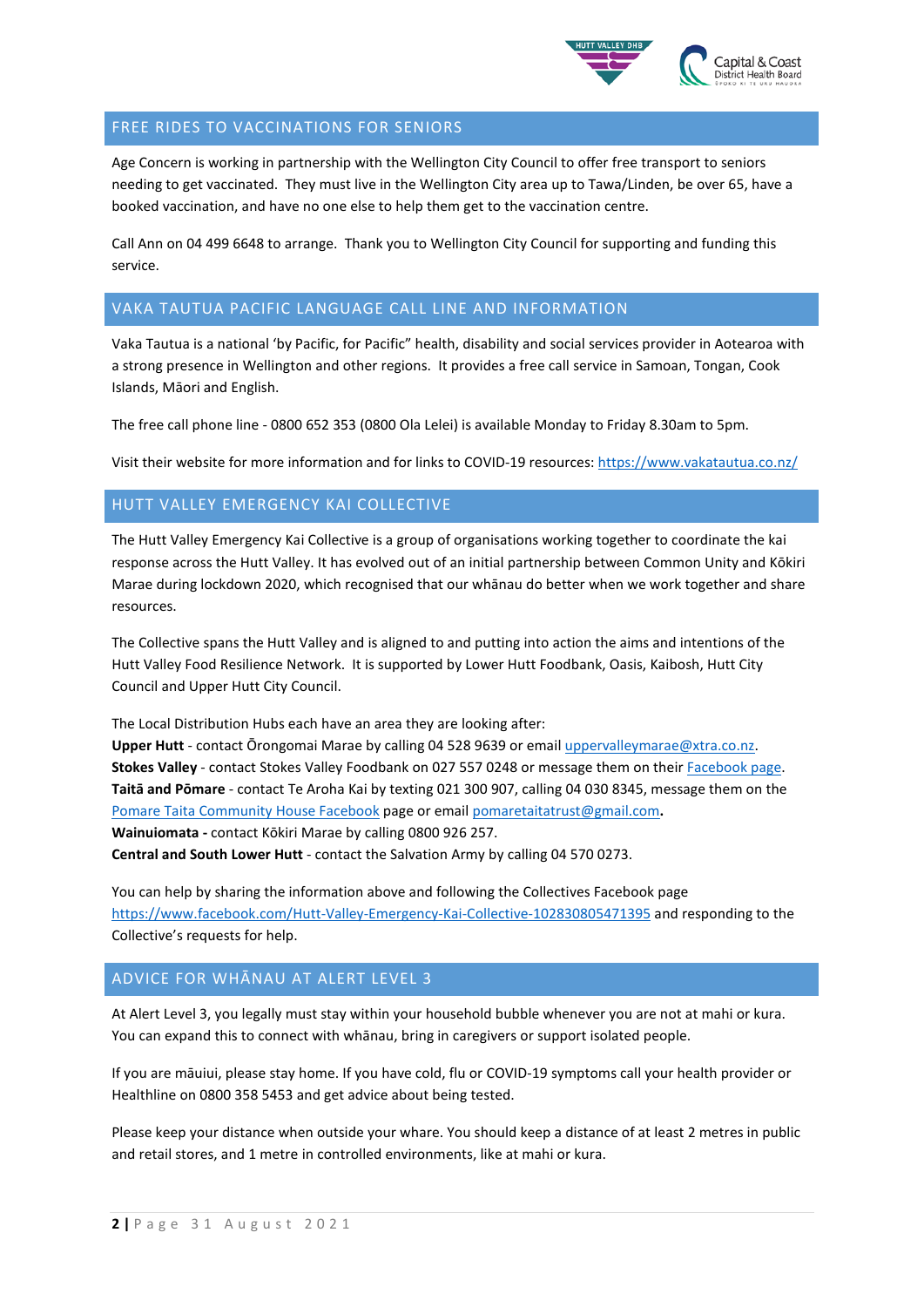

You are strongly encouraged to wear a face covering when outside and, in a place where it's hard to keep your distance from other people. Engari, you must legally wear a face covering when on public transport and flights, when visiting healthcare facilities, and when inside any Alert Level 3 businesses and services that are still open and involve customer contact. (See guidance and information on masks later in this update.)

Gatherings of up to 10 people can go ahead, but only for weddings and tangihanga. For tangihanga, up to 10 people in the same bubble may go to view the tūpāpaku. Other whānau can also view the body by appointment, but only in groups of up to 10 from the same bubble. Ka mutu, a group of up to 10 people from the same bubble can go to the urupā with the tūpāpaku for burial. You can read more about tangihanga on the [Ministry of Health website.](https://urldefense.com/v3/__https:/www.health.govt.nz/our-work/diseases-and-conditions/covid-19-novel-coronavirus/covid-19-information-specific-audiences/covid-19-deaths-funerals-and-tangihanga/guidance-alert-level-3-deaths-funerals-and-tangihanga__;!!A3teau8g8Q!AgZpYr2c_DXyfdiySKD0i4z7ZC6bSo5ESlngfUoZKsqMCuIuoBLDhP5E6LBjem-5G-_v$)

Lastly, at Alert Level 3, travel between regions is heavily restricted and many whānau will need to apply for an exemption if they'd like to do this. Learn more about travelling across Alert Level boundaries [here.](https://urldefense.com/v3/__https:/covid19.govt.nz/travel/travelling-across-alert-level-boundaries/__;!!A3teau8g8Q!AgZpYr2c_DXyfdiySKD0i4z7ZC6bSo5ESlngfUoZKsqMCuIuoBLDhP5E6LBjes9tFOsN$) 

Read the full set of Alert Level 3 guidelines on th[e Unite Against COVID website.](https://urldefense.com/v3/__https:/covid19.govt.nz/alert-levels-and-updates/alert-level-3/__;!!A3teau8g8Q!AgZpYr2c_DXyfdiySKD0i4z7ZC6bSo5ESlngfUoZKsqMCuIuoBLDhP5E6LBjeijF81m_$)

#### SECTION 70S UPDATED

Section 70s have been updated over the last two days to further clarify requirements of people who have visited a location of interest and their household contacts.

#### S70 ISSUED, LOCATIONS OF INTEREST IN NEW ZEALAND – 29 AUGUST 2021

Requirement for any person attending a location of interest at the relevant times to comply with the health instructions as per the location listed.

This update takes into account the different health requirements which now include monitor for symptoms, or test and self-isolate.

#### S70 ISSUED, FOR HOUSEHOLD MEMBERS OF A PERSON WHO HAS BEEN AT A LOCATION OF INTEREST OR IS A CLOSE CONTACT

This requires the household members to stay at home until the close contact has received a negative day 5 test result.

The exemption that enables people who provide essential health services or are a managed isolation/quarantine worker, or who are household members of a close contact, to return to work earlier than the five days specified if they meet the criteria listed does still apply.

This update allows household members to exercise while they are awaiting their close contacts' day 5 negative test. They must follow physical distancing requirements when doing so (they cannot go to the supermarket or visit other essential services).

#### S70 ISSUED (NEW), REQUIREMENTS FOR ANY PERSON IN THE TAMAKI-MAKAURAU-AUCKLAND HEALTH DISTRICT WHO HAS RETURNED A POSITIVE TEST FOR COVID-19

This requires people in the Auckland district that have returned a positive test to be isolated or quarantined in a managed isolation or quarantine facility for 14 days.

Information on the section 70 and locations of interest in Aotearoa New Zealand are available on the Ministry of Health website [https://www.health.govt.nz/our-work/diseases-and-conditions/covid-19-novel](https://www.health.govt.nz/our-work/diseases-and-conditions/covid-19-novel-coronavirus/covid-19-response-planning/covid-19-epidemic-notice-and-orders#section70)[coronavirus/covid-19-response-planning/covid-19-epidemic-notice-and-orders#section70](https://www.health.govt.nz/our-work/diseases-and-conditions/covid-19-novel-coronavirus/covid-19-response-planning/covid-19-epidemic-notice-and-orders#section70)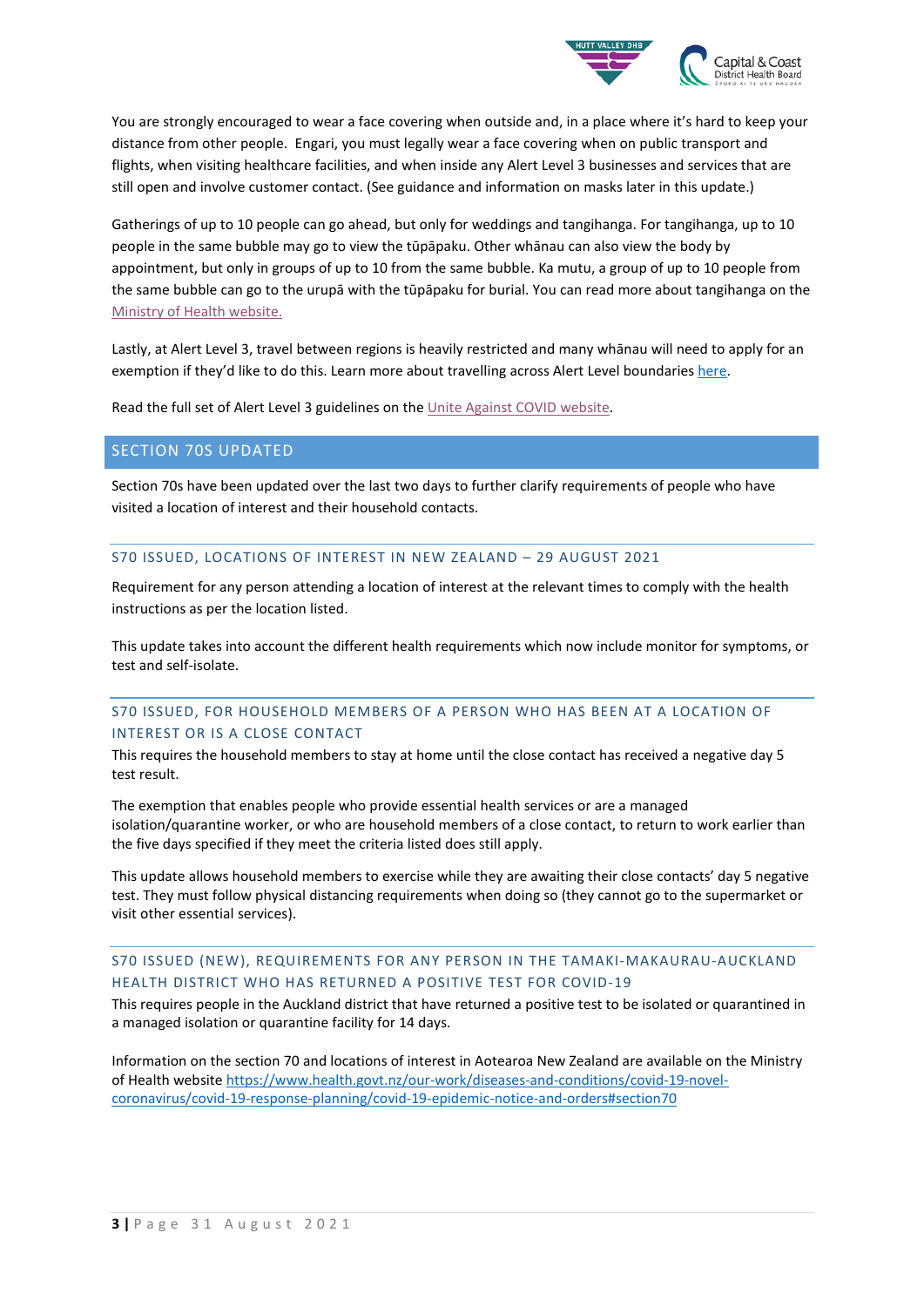

#### UPDATED IN-HOME CARER INFORMATION

The Ministry of Health has updated its guidance and information for in-home carers.

https://www.health.govt.nz/our-work/diseases-and-conditions/covid-19-novel-coronavirus/covid-19 information-specific-audiences/covid-19-how-do-i-keep-myself-and-others-safe-home-carer

In-home carers are strongly advised to get vaccinated. Those who have not been vaccinated and would like to be, can book themselves on the website <https://bookmyvaccine.covid19.health.nz/>

Employers of in-home carers must have appropriate guidelines and systems in place aimed at keeping staff safe in the workplace. This includes following the appropriate workplace health and safety guidelines and notifying a carer if the person they are visiting is sick.

#### GUIDANCE FOR WELL CHILD TAMARIKI ORA PROVIDERS AT LEVEL 3

Advice for Well Child Tamariki Ora (WCTO) providers has been updated for WCTO service provision in Alert Level 3. See the attached pdf for the full guidance.

The objectives of this updated guidance are to:

- refresh advice for WCTO service delivery in Alert Level 3
- minimise possibility of community spread of COVID-19 to protect whānau
- maintain the safety of the clinical workforce.

**WCTO is an essential service**. WCTO kaimahi should only be deployed to other COVID-19 related services if necessary and where there is capacity after priority work is covered.

WCTO kaimahi may be interested to download the [Awhina app](https://www.health.govt.nz/our-work/diseases-and-conditions/covid-19-novel-coronavirus/covid-19-information-health-professionals/covid-19-awhina-app) to easily access the most up to date information for health care workers.

#### UPDATE ON MASK WEARING

#### NO SCARVES OR BANDANAS

Ministry of Health guidance has been updated to specify the use of face coverings such as a scarf or bandana are no longer recommended. A suitable reusable or disposable mask is needed to help protect against the airborne spread of the COVID-19 virus.

For clients and whānau who may be experiencing difficulties accessing affordable masks, and therefore essential services, this is an excellent video showing how to make a mask or face covering using a bandana and hair ties. No special skills required. You can see it here[: https://www.youtube.com/watch?v=igQ03c1rPXc](https://www.youtube.com/watch?v=igQ03c1rPXc)

#### SESSIONAL USE OF MASKS RECOMMENDED

Please remember that masks are required at all times in healthcare settings, and that continuous (sessional) use is recommended – rather than switching masks between patients – to preserve mask stocks. It helps to drink plenty of liquids prior to your work shift and at breaks to avoid dehydration.

N95 masks are only recommended for clinical staff when taking nasopharyngeal swabs at a primary care practice or CTC when indoors and ventilation is not optimal, or when providing care to a patient with HIS criteria or symptoms of acute respiratory tract infection. Masks (medical masks or N95) should be changed after four hours or if they are soiled or damp.